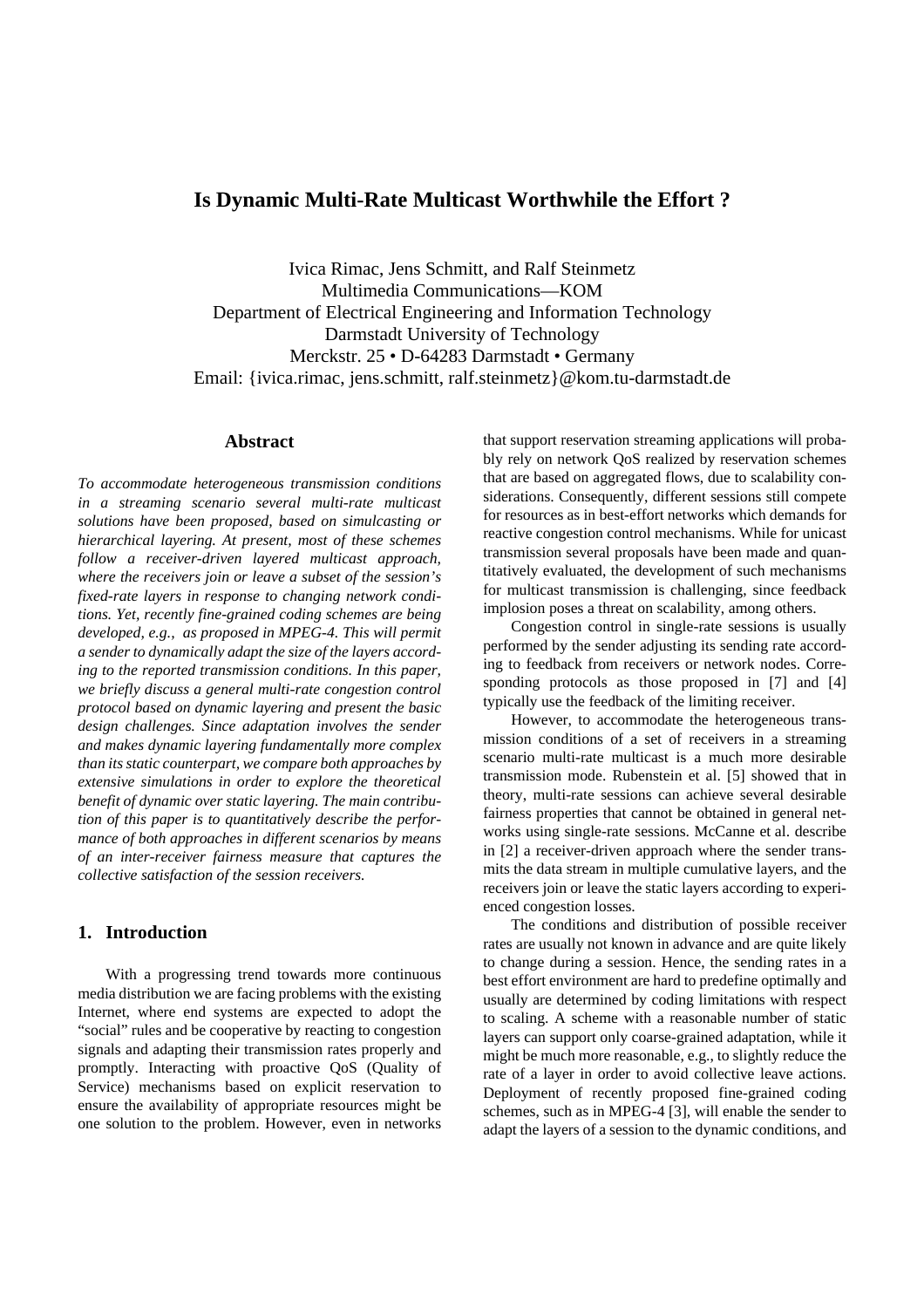thus improve network utilization and collective receiver satisfaction.

Sisalem et al. describe in [6] a general multi-rate framework for achieving TCP-friendly congestion control in heterogeneous multicast environments. While Jiang et al. in [1] propose the use of heuristics, Yang et al. [8] introduce an algorithm to find an optimal solution to the problem. The former work layers the data into a fixed base and only one enhancement layer. The latter calculates optimal rates for a given number of layers but relies heavily on intelligence in the network for rate computation and feedback aggregation.

This paper is concerned with the possible benefit of an dynamic multi-rate multicast solution with respect to interreceiver fairness, i.e., the collective satisfaction of the receivers of a session. The objective is to contribute to answering the question whether and when the gain of dynamic multi-rate multicast compensates for the higher implementation costs associated with the coding scheme and dynamic partitioning. So far, to the best of our knowledge this has not been adequately addressed in current literature.

In Section 2, we introduce a metric to capture collective receiver satisfaction of a multi-rate multicast session, the inter-receiver fairness. In [Section 3,](#page-2-0) we give a brief overview of the issues inherent to the development of an adaptive multi-rate protocol. In [Section 4](#page-3-0) we then present the experiments conducted and interpretation of the results. Finally, in [Section 5](#page-6-0) we conclude and present possible future work items.

### **2. Inter-Receiver Fairness**

The "satisfaction" of a receiver is represented by its utility function  $u_i$ , which is a function of the actual rate  $g_j$ of the receiver—the cumulative rate of all the multicast groups it is subscribed to—and its theoretical fair allocation  $r_i$ <sup>1</sup>. In the rest of the paper, we use a logarithmic receiver utility function as presented in Figure 1, which takes the optimal value of  $u_{opt} = 1$  when the actual rate  $g_j$ matches the determined fair rate of the receiver  $r_i$ , and zero for  $g_j > r_i$ . The latter takes into consideration, that if the actual rate exceeds the fair rate, the receiver and all receivers of other flows sharing the same bottleneck link will experience loss.

The goal of a dynamic multi-rate scheme in an environment like the current Internet is to maximize collective satisfaction of the receivers of a multicast session, i.e., the sum of the utility values of the receivers in the session, while maintaining TCP-compatibility. We choose a concave, wide-sense increasing utility function to represent receiver satisfaction (see Figure 1), in order to preferably increase satisfaction of receivers with smaller utility. For comparison reason, we consider a linear utility function as well, which underlies the same restrictions regarding maximal value and range .



**Figure 1. Receiver utility function.**

To determine the optimal receiver partition we implemented and modified the algorithm originally described in [8]. For the class of receiver utility functions we consider wide-sense increasing functions as depicted in Figure 1. The utility  $U_i$  of the set of receivers  $G_i$  subscribed to the same layers is maximized when  $g_i$  equals  $r_i$  of the worst receiver of *Gj* . Thus, the complexity of the algorithm to compute  $U_i$  is reduced to a search over the discrete set of fair receiver rates.

In the rest of the paper, we use the following variables:

- *L* the number of layers (groups) in a session,
- *N* the number of receivers in a session,
- *Ri* the *i*th receiver,
- *r<sub>i</sub>* the theoretical fair allocation for  $R_i$  (*i*∈1..*N*),
- 
- *l<sub>j</sub>* the data rate of the *j*th layer (*j*∈1..*L*),  $G_i$  the set of receivers subscribed to laye the set of receivers subscribed to layers 1 to  $j$ ,
- $n_j$  the number of receivers in  $G_j$ ,
- $g_j$  the cumulative data rate in  $G_j$ , where

$$
g_j = \sum_{k \in 1...j} l_k , \qquad (1)
$$

 $u_i$  the actual utility of  $R_i$ ,

$$
u_i = u(r_i, g_j), R_i \in G_j,
$$
\n<sup>(2)</sup>

 $u_{opt}$  the maximal utility of a receiver  $(u_{opt} = 1)$ ,  $U_j$  the utility of  $G_j$ , where

$$
U_j = \sum_{R_i \in G_j} u_i,\tag{3}
$$

<sup>1.</sup> The interested reader can find the formalized definition in [1]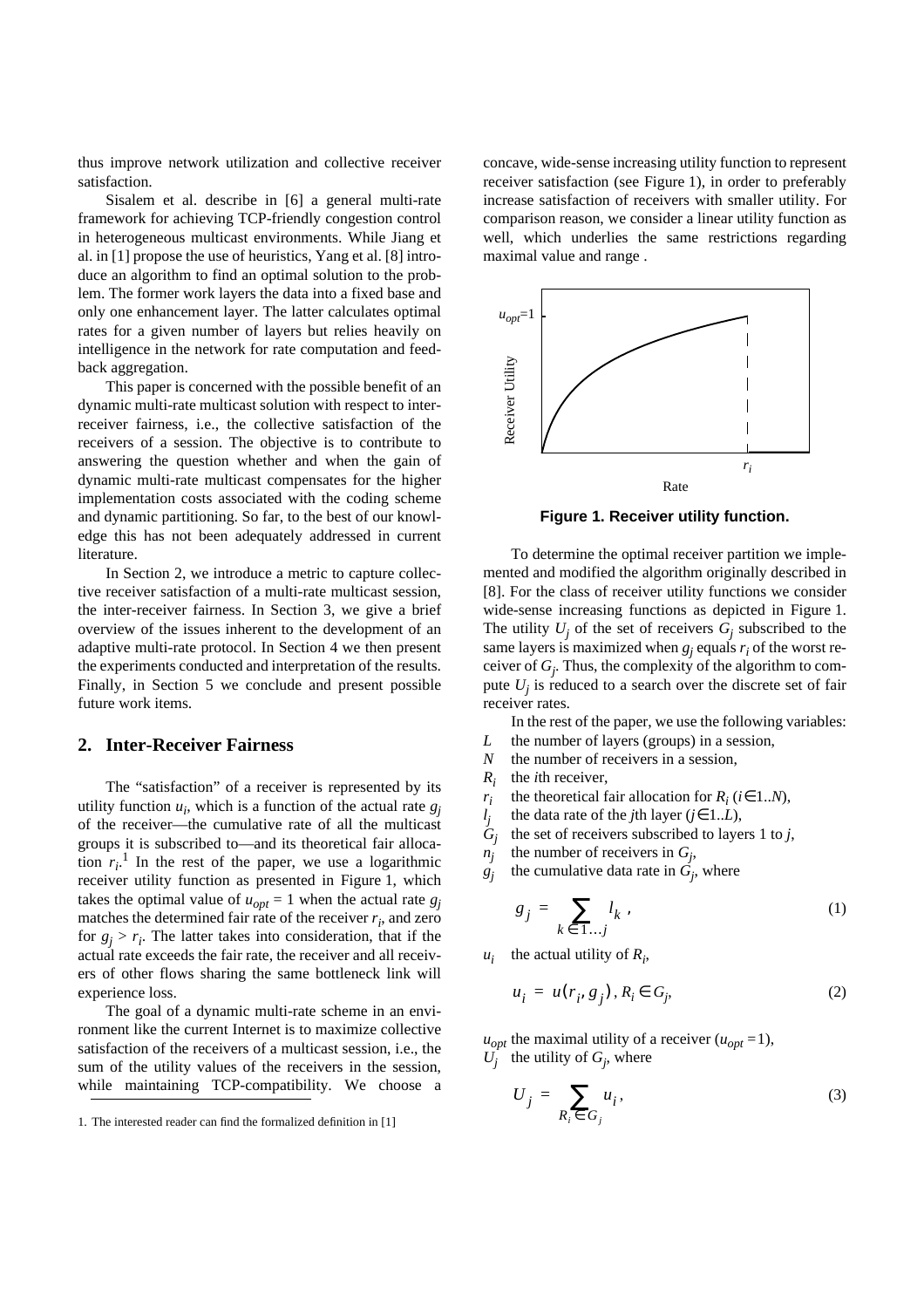<span id="page-2-0"></span> $U<sub>S</sub>$  the session utility,

$$
U_S = \sum_{j}^{L} U_j \tag{4}
$$

#### **3. Protocol Issues**

With the recent development of fine-grained coding schemes [3], interest in dynamic multi-rate protocols for streaming applications is increasing. Currently, there are few solutions proposed (e.g., [1][6][8]) which unavoidably have limitations. In this section, we will briefly describe some general issues which we have to deal with when developing a protocol.

#### **3.1 Optimal Rate Estimation**

In an end-to-end approach, the task of determining the optimal rate of receivers is usually distributed. We will assume in the rest of this paper, that the receivers decide when to send feedback, which avoids loss path multiplicity and extensive sender-side computation. The former phenomenon is put down to the fact that if *n* receivers have an individual packet loss probability  $p_i$  (and losses are independent), the source would perceive a loss probability  $p_n = 1 - (1 - p_i)^n$ .

While there is still no agreement in the research community on the definition of fairness for multicast flows, TCP-compatibility of protocols is desired in the context of the current TCP-dominated Internet. This led to development of several congestion control mechanisms, among others, TFMCC as proposed in [7]. Currently, we are following the basic idea of deriving the optimal rate of a receiver from an equation modeling long-term TCP throughput. This equation-based approach has been originally designed and evaluated for unicast traffic, and recently extended to single-rate multicast. In order to extend this approach to multi-rate multicast, the following problems have to be solved, among others:

• Measuring the lost event rate.

In the multi-rate case, data of the different layers may travel different paths which makes loss event estimation more complex than in the single-rate case. Furthermore, in the case where a non-bottle-necked receiver has less allocated resources than its allowable share, no loss might be experienced which would lead to an over-estimation of the optimal rate.

• Measuring the round trip time.

The simplest approach for estimating the round trip time by sending a request from the sender to the receivers and having the receivers acknowledging the

request right away, does not scale well for multicast communication. Thus, a method like the one presented in [6] seems promising, combining one way measurement with clock skew estimation.

#### **3.2 Feedback Suppression**

To achieve optimal partitioning, Jiang et al. propose in [1] a protocol, where the sender asks the receivers for feedback of their optimal rates. With the information of all receivers the sender computes the optimal receiver partitioning. But the computation is quite expensive and the protocol demands for receiver feedback periodically. Originally, the scalability problem was solved by feedback aggregation performed at the routers. Since we are interested in an end-to-end solution, router-support cannot be assumed, and other mechanisms have to be applied.

It is obvious that in a large multicast session mechanisms to keep feedback bounded to avoid feedback implosion are necessary for scalability reasons. Intuitively, in periods with no or little changes where utility gain is negligible and doesn't justify the cost for feedback and repartitioning, there is no need for sender action, while heavy changes should cause immediate reaction. Thus, in the approach we are currently developing, a receiver is allowed to send feedback once its utility degradation  $(u_{opt} - u_i)$ exceeds a certain degradation threshold:

$$
\Delta u_j = u_{opt} \times (1 - \alpha_j) \tag{5}
$$

To derive  $\alpha_j$ , the following has to be considered:

1. There is solely one receiver in *Gj* . In this case, the receiver could send feedback more

frequently. An increase or decrease of  $l_i$  does not effect the actual utility of any other receiver, but might increase  $U<sub>S</sub>$ . Consequently, no other receiver might be triggered to leave the group.

2. *Gj* getting populated.

The higher  $G_j$  gets populated, the lesser weights the utility of a single receiver. Consequently, keeping  $\alpha_i$ and ∆*uj* independent of the population might cause more feedback of relative unimportant changes.

3. Relative effect of rate change in different layers. As depicted in [Figure 2,](#page-3-0) the receivers in  $G_k$  are already better served than those in  $G_j$ , where  $k > j$ . Thus, if the difference  $(r_{i1} - g_j)$  equals  $(r_{i2} - g_k)$ , the receiver in  $G_j$ might be allowed to send feedback while its counterpart in  $G_k$  might not, which intuitively seems reasonable.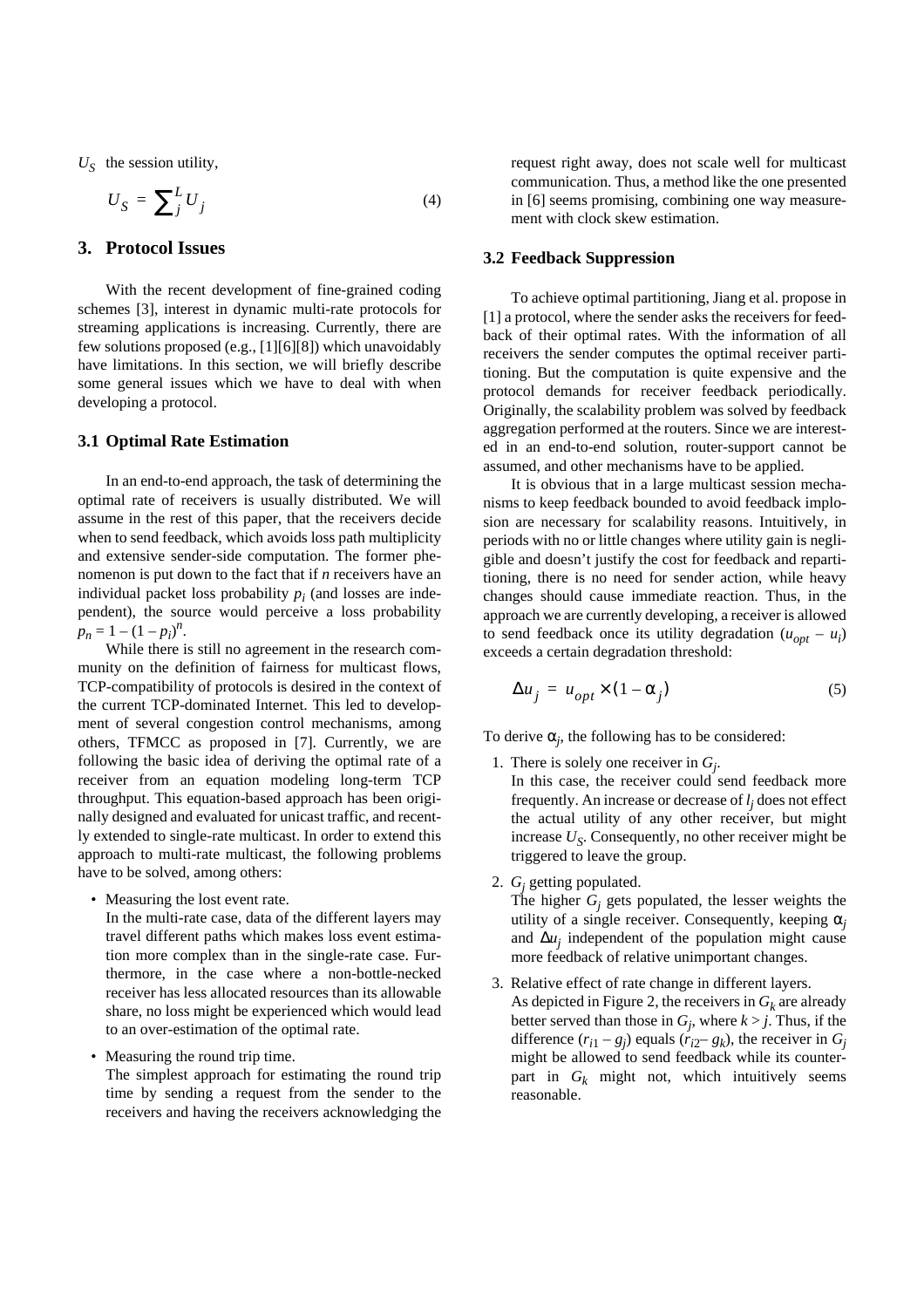<span id="page-3-0"></span>

**Figure 2. Effect of a rate increase in (a) a lower layer, (b) and a higher layer.**

As a result, we can summarize that the more  $G_i$  is populated, the higher the utility degradation a receiver has to experience until it is allowed to send feedback. Thus, the value of  $\alpha_j$  is a function of the number of receivers  $n_j$  in  $G_j$ , thus:

$$
\alpha_j \propto n_j \tag{6}
$$

An exact function for  $\alpha_j$  has to be thoroughly determined, e.g., through extensive simulations, since it has a substantial impact on scalability and accuracy. Finally, when a large set of receivers in  $G_i$  exceeds the threshold, feedback implosion might still occur.

#### **3.3 Avoiding Leave Action**

If a receiver calculates the theoretical rate to be less than the current receiving rate, it may leave the highest layer immediately [6]. In the cases where a receiver's estimated rate is falling slightly below its current receiving rate, this might cause avoidable coarse-grained quality degradation. Adapting the layer in response to feedback might prevent some receivers to perform leave actions. We propose the following approach:

- Over a time interval *T*, the sender is collecting receiver feedback for each layer.
- Each receiver calculates its  $r_i$ . If  $r_i < g_j$ , a report is sent to the sender and the receiver waits for the next announcement of the sending rates.
- Only if the new  $g_i$  has not been lowered to accommodate a receivers reported rate, then the receiver is forced to leave the group.

For the receivers which still have to leave a group, this introduces a higher leave latency, but might keep overall satisfaction on a much higher level.

### **3.4 Summary**

In this section, we briefly described the issues and complexity inherent to the design of an adaptive end-to-end multi-rate multicast approach and our initial ideas for a protocol. But what is the quantitative gain? When does the gain justify the additional effort? To our knowledge, these questions have not been addressed in existing work. Hence, in the next section we take a step back and investigate the impact of different receiver rate distributions on session utility.

## **4. Experiments**

For each of the following experiments we generated 500 rates according to the corresponding distributions in each of 100 runs, and set the minimal rate  $r_{min}$  and maximal rate *rmax* to 64 kbps and 2,560 kbps, respectively. The interreceiver fairness of a session is maximized when all receivers are served optimally, i.e., the number of layers of a session equal the number of different rates. In this case, the session utility becomes

$$
U_{S_{opt}} = \sum_{R_i|i \in N} u_{opt} = N \tag{7}
$$

To quantify the inter-receiver fairness of a session, we define the goodness of session as

$$
goodness of session = \frac{U_S}{U_{S_{opt}}} \tag{8}
$$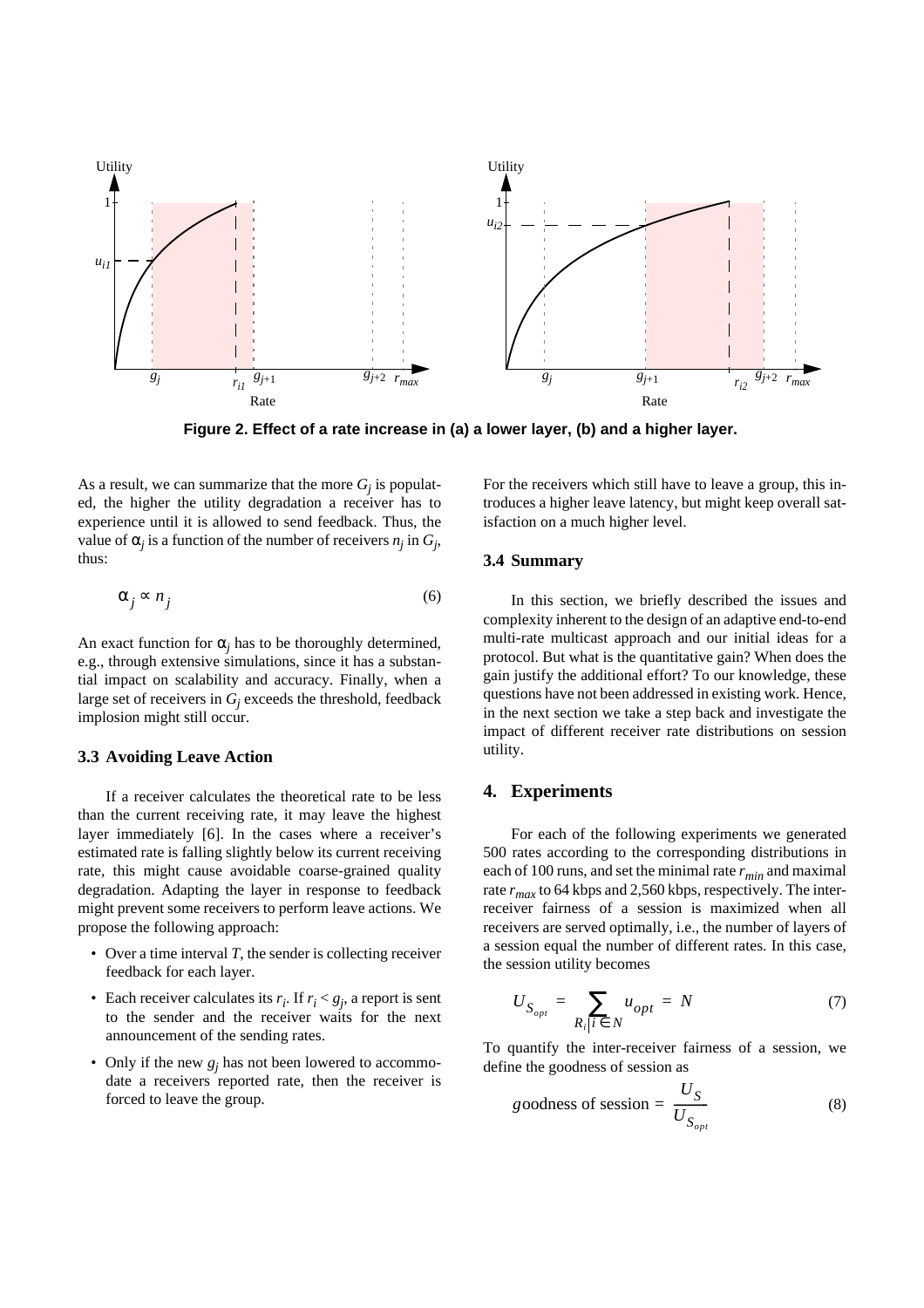<span id="page-4-0"></span>

**Figure 3. Impact of number of layers for varying normal distributed receiver rates. (a) Logarithmic utility function; (b) linear utility function.**



**Figure 4. Impact of number of layers for varying uniform distributed receiver rates. (a) Logarithmic utility function; (b) linear utility function.**

With [Equation 8,](#page-3-0) the goodness metric is bound to the interval [0, 1].

Since the standard deviation in all the runs was lower than 2 percent of the average value calculated from the 100 runs, we just show the average values.

### **4.1 Single-Rate vs. Multi-Rate**

The first question we examined is the reasonable number of layers for a session. It is obvious that when the number of layers *L* approaches the number of receivers *N*—or, more exactly, the number of receivers with different fair rates—session utility will become optimal. However, the higher the number of layers the more overhead is incurred, e.g., in multicast address allocation, routing tables, synchronization of the layers at receiver side, etc.

In the first experiment we studied the effect of increasing the number of layers for (a) a logarithmic utility function, and (b) for a linear utility function. We generated the receiver rates according to the following distributions:

1. Uniform distribution with varying range [*rmin*, 2*k*×*rmin*], *k*∈1..20.

The results of the experiment are depicted in Figure 4. It demonstrates, that for a single-rate approach with an expected distribution of  $3 \times r_{min}$ , the goodness of session is less than 50 percent. Even for such a narrow range overall satisfaction can be increased by approx. 20 percent (a) and 30 percent (b), respectively, by providing 3 layers instead of a single one. For the extreme case where the rates are expected to cover the range of 64 kbps up to 2.56 Mbps uniformly, the gain approaches 50 percent.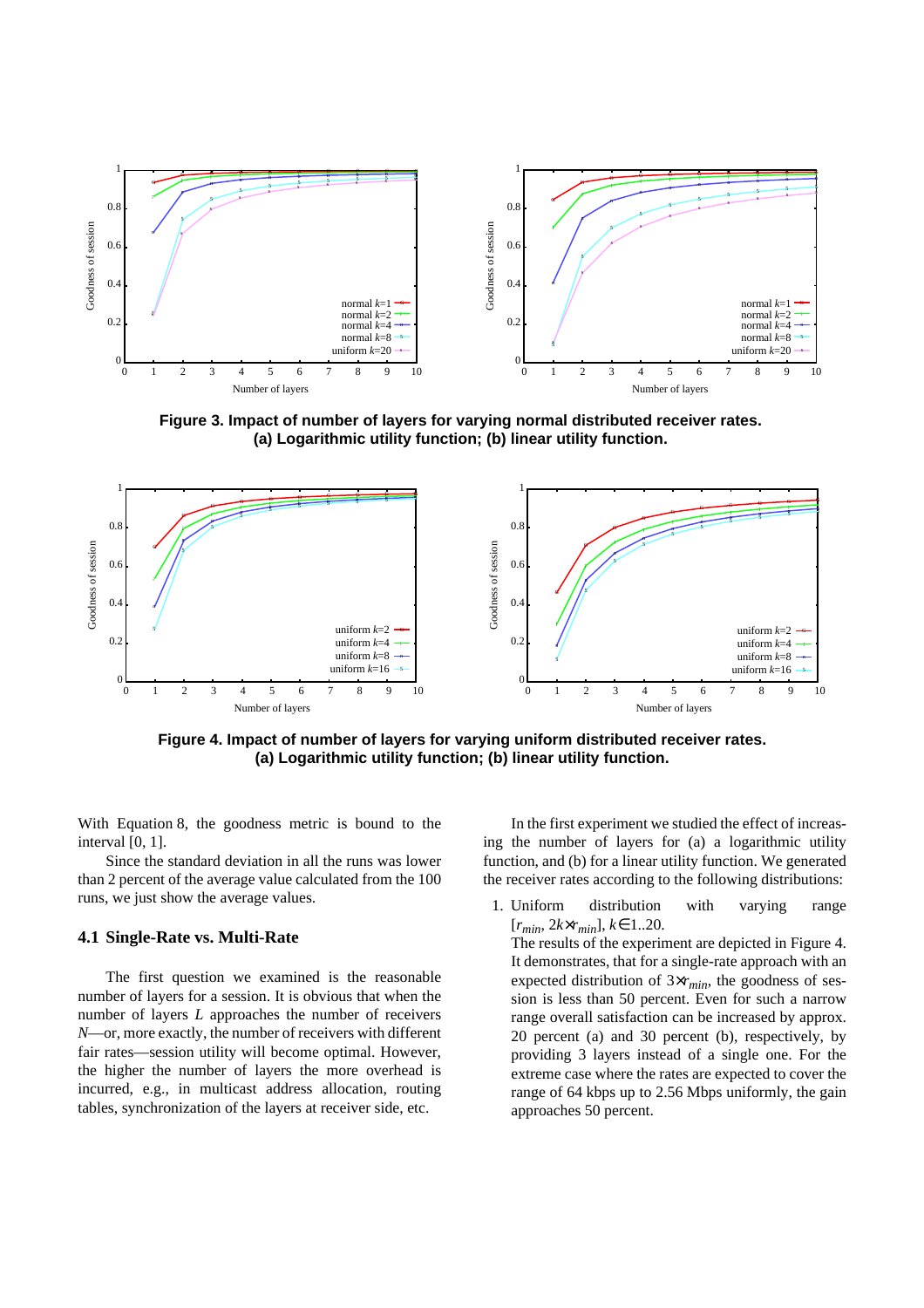2. Normal distribution with mean  $\mu = 1,248$  kbps and varying standard deviation  $\sigma = 2^k$ ,  $k \in 1..9$ . As [Figure 3](#page-4-0) demonstrates, for receiver rates following a normal distribution, when 97 percent of all rates are in the interval  $[\mu-32 \text{ kbps}, \mu-32 \text{ kbps}]$  the session goodness calculated for the single-rate scheme is approx. 0.7 and 0.4 for (a) and (b), respectively, while with 3 layers it increases to approx. 0.9 and 0.8, respectively.

The preceding experiment demonstrates that even with the introduction of a relatively low number of 3 layers, a remarkable gain in session goodness can be expected. Since usually the quality of inelastic data is not acceptable beneath a certain threshold, it might make sense to use one base layer and 3 enhancement layers as a reasonable tradeoff between overhead regarding group management and session goodness.

#### **4.2 Static Layers vs. Dynamic Layers**

While in [Section 4.1](#page-4-0) we tried to provide simulation data for comparison of single- and multi-rate approaches, in this section we are interested in the impact of changing rate distributions during a session. The objective is to quantitatively describe the session degradation of predermined layers compared to dynamically adapting layers.

In the first experiment we generated uniformly distributed rates in the interval  $[r_{min}, r_{max}]$ , and calculated the rates of the 3 and 4 static layers according to the optimal partitioning algorithm. In the experiment, these values serve as the predefined rates for the static layering, and the distribution range of the rates serves as the variable, i.e.,  $[r_{max}-2k\times r_{min}, r_{max}]$  with  $k \in 1..19$ .

In the second experiment, we first assumed a trimodal distribution to determine the rates for the static layers.

Then, we simulated the effect of receivers drifting from the last mode to an additional one. The rates are distributed as follows:

- 20 percent uniform distributed  $[r_{min}, 2 \times r_{min}]$
- 30 percent uniform distributed  $[10 \times r_{min}, 12 \times r_{min}]$
- *w* percent uniform distributed [*rmax*–12×*rmin*, *rmax*–8×*rmin*) and (50–*w*) percent uniform distributed  $[r_{max}-8\times r_{min}, r_{max}]$ ,  $w = k \times 5\%$ ,  $k \in 0..10$

The results of the first experiment are depicted in Figure 5, which demonstrates the relative session degradation, i.e., the degradation of a static session with predefined rates compared to a session where rates are recalculated to adapt to the dynamics of the distribution. It is obvious that if the actual distribution approaches the expected distribution [*rmin*, *rmax*], session degradation will be minimized.

If we consider logarithmic utility functions, a static session degrades by 15 percent for a 3-layer session, and 10 percent for a 4-layer session, as a result to halving the distribution range. In the linear case, these degradations amount to 18.5 percent and 21 percent, respectively.

The results of the second experiment are depicted in [Figure 6,](#page-6-0) which demonstrates that while in the static case degradation is roughly linearly increasing, in the dynamic case it is kept almost constant, due to the adaptation to the changing conditions. In the extreme situation where all the receivers drift to the new mode, degradation reaches 19 percent when a logarithmic function is chosen to represent receiver satisfaction, and 32 percent when it is represented by linear function.

The experiments show that degradation in a session might become quite high due to unpredictive distribution of receiver rates, which advocates for dynamic layering approach. But depending on the ratio of  $r_{min}/(r_{max}-r_{min})$ ,



**Figure 5. Comparison of a static multi-rate scheme to an adaptive one. (a) Logaritmic utility function; (b) linear utility function.**